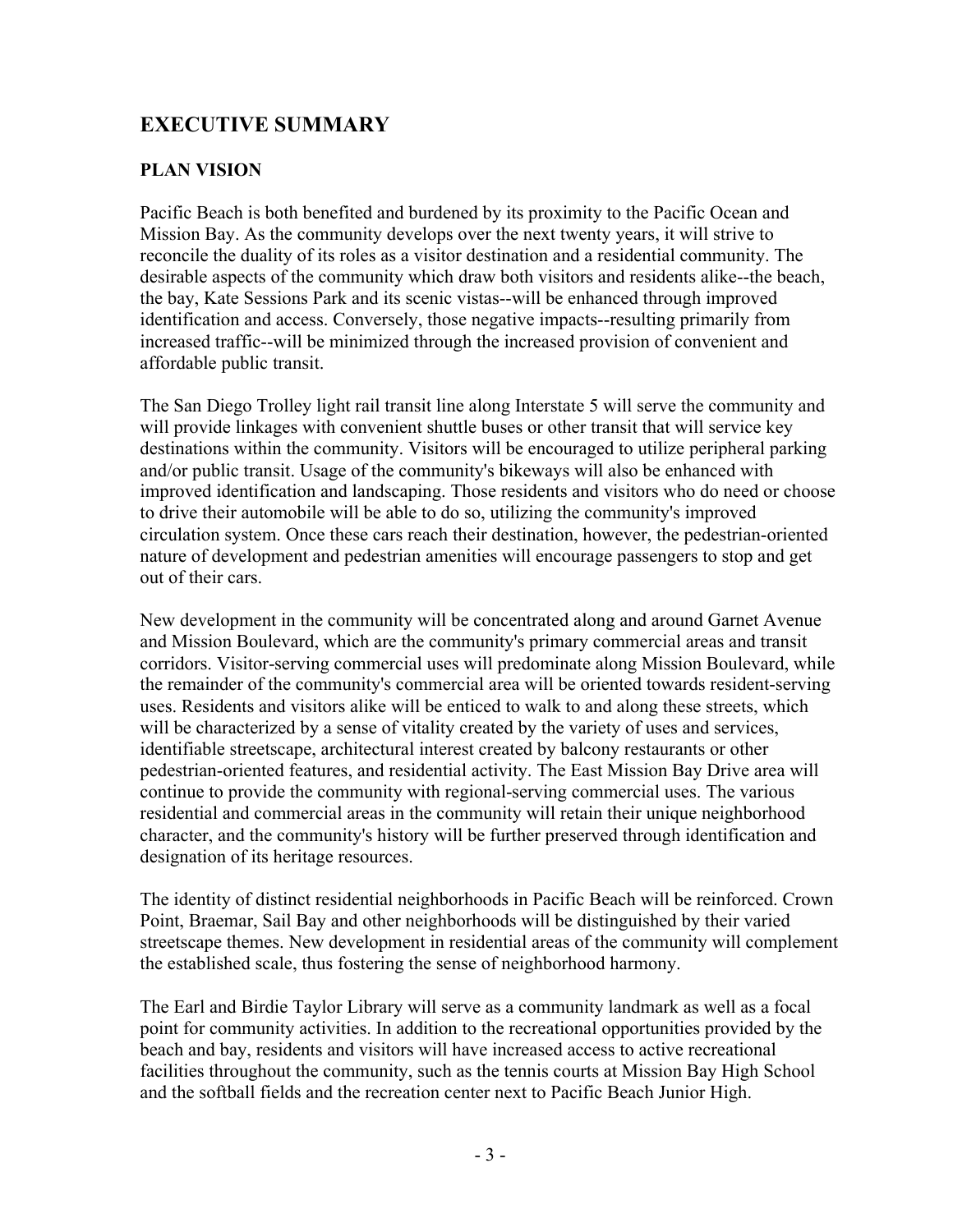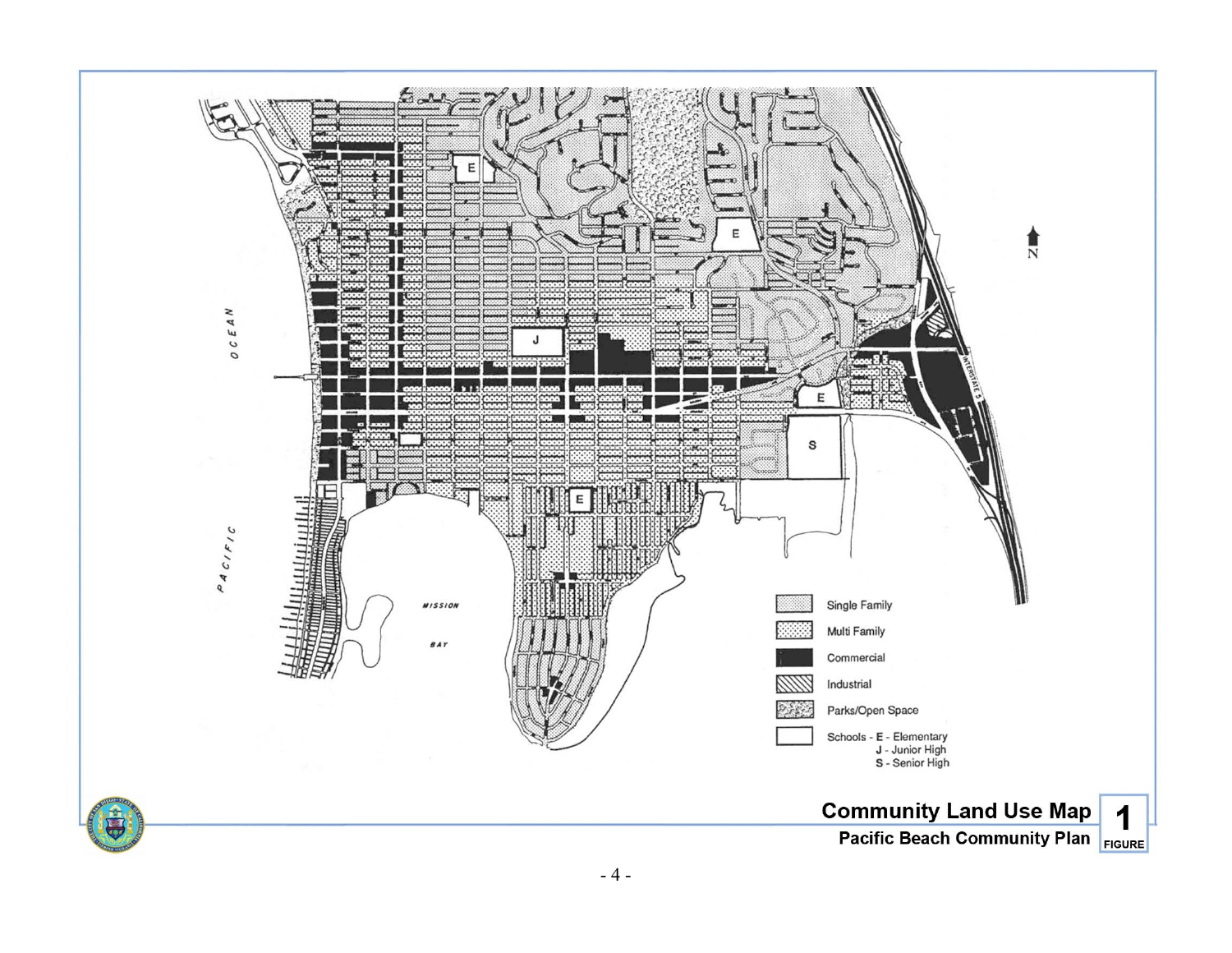# **KEY COMMUNITY ISSUES**

In the initial stages of this plan update, the Planning Department worked with the Pacific Beach Community Planning Committee to identify key issues related to planning and development in the community. These issues, highlighted below, served as the basis for this plan update and the goals and recommendations contained herein.

## **Traffic, Circulation and Parking**

• Traffic congestion continues to worsen in the community, particularly during holidays and the summer months.



- Beach-and-bay destination traffic and pass-through traffic has diminished the feeling of "community" in Pacific Beach. Although the area is served by public transit, visitors and most residents continue to rely on private automobiles for moving within and through the community.
- Sufficient parking is not available in some areas of Pacific Beach, particularly in the summer and on weekend evenings. Because Pacific Beach also lacks sufficient garage space and off-street parking, streets are also impacted by the on-street parking of recreational vehicles and boats. Recent development has, however, provided adequate parking.

#### **Commercial**

- Community-serving commercial uses in the area are insufficient; residents must go outside of the community for basic needs (such as theaters, clothing, etc.).
- The Garnet Avenue commercial strip continues to exhibit deterioration and economic decline.
- Commercial establishments in the community have increasingly developed with automobile rather than a pedestrian or transit orientation.
- Despite its extraordinary traffic load, the East Mission Bay Drive commercial area conveys a negative image as the gateway to the community.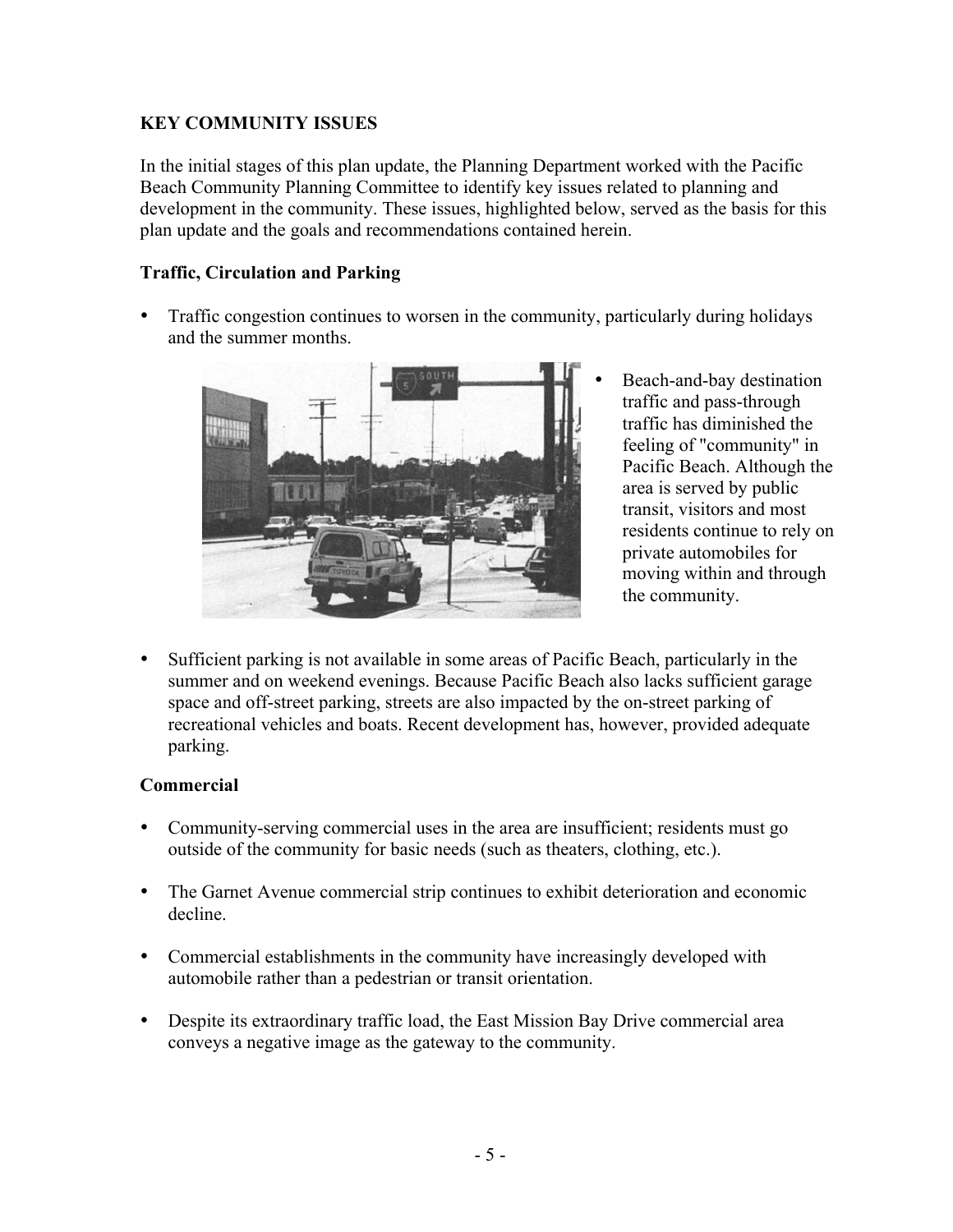# **Residential**

- Affordable housing opportunities (e.g., studios, one bedrooms) have been reduced (both in absolute numbers and as a percentage of housing stock) because of soaring land costs and a decrease in allowable residential densities.
- Much of the residential portion of Pacific Beach lacks neighborhood identity.
- Redevelopment of properties in the single-family neighborhoods has not reflected the established bulk and scale of those neighborhoods. Many of the newer single-family homes appear to be more massive than multifamily buildings.

## **Parks and Recreation**

- The community's parks and recreational facilities are inadequate to meet the needs of the resident and visitor populations.
- With little or no signage, beach and park access is inadequate.

## **Community Character**

- Many commercial and residential properties in the community, particularly in transitional neighborhoods, are in need of general maintenance or improvement.
- The community does not have an identifiable center or core.
- Utility poles and wires, stored or abandoned vehicles, unpaved alleys, and sporadic use of street trees detract from a positive community character.
- The community is affected by the increasing homeless and migrant worker population arising from continuing economic hardship. The situation has served to frustrate residential and commercial improvement efforts.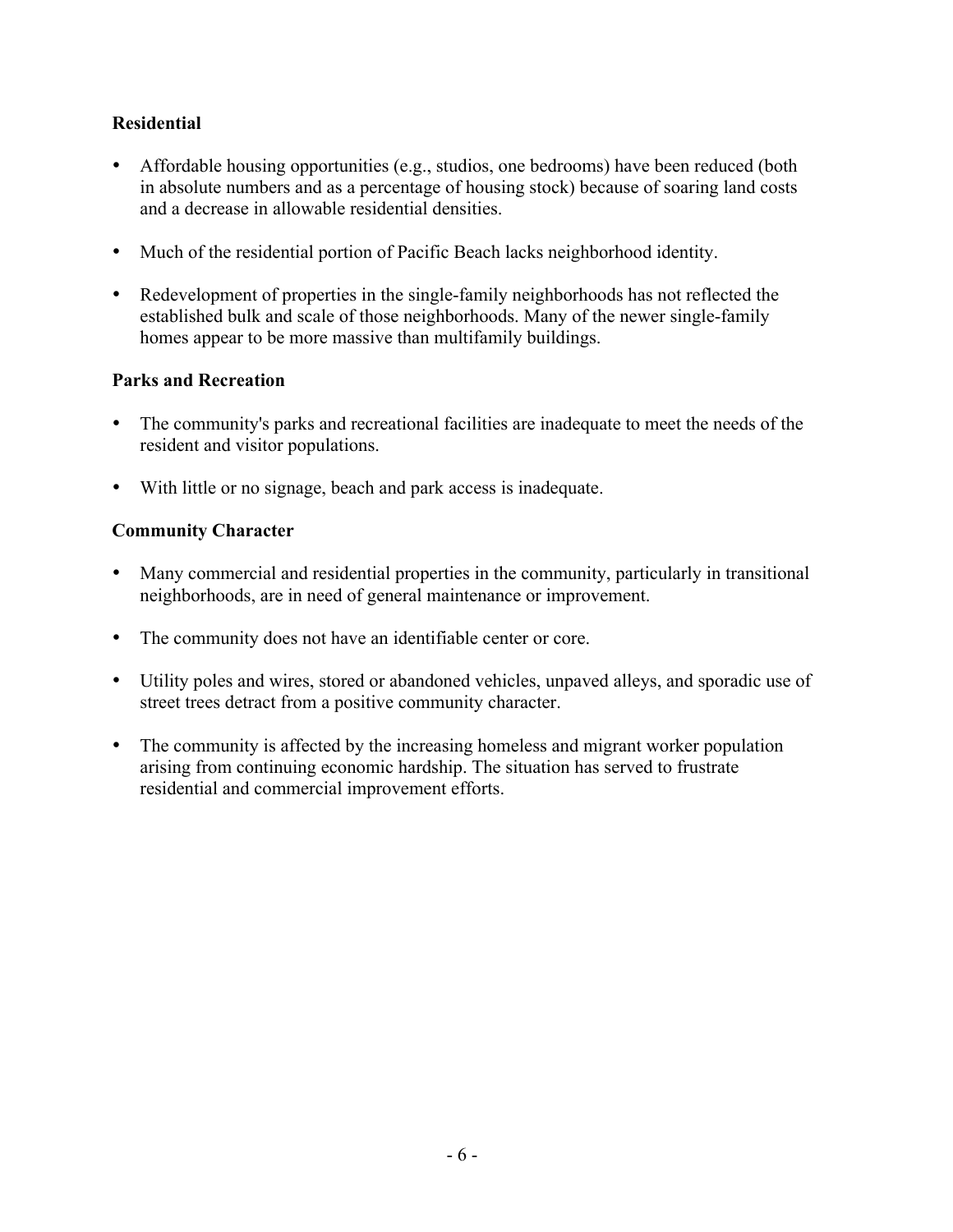# **OVERALL GOALS**

The Planning Department and the Community Planning Committee have generated land-use goals as follows:

- Provide public facilities for the education, recreation, safety and health of Pacific Beach residents including children, families, the elderly and the physically or mentally challenged.
- Promote a mixture of commercial services to meet needs of existing and future populations.
- Create safe and pleasant pedestrian linkages among residential neighborhoods, commercial facilities and other neighborhood destinations.
- Reduce traffic congestion by increasing the efficiency, economy and attractiveness of public transit in the community, promote safe and attractive bicycle and pedestrian routes, provide physical and operational improvements to the circulation system.
- Enhance commercial areas and residential neighborhoods by establishing street tree patterns and promoting general maintenance and improvement of residential and commercial properties.
- Enhance existing public access to the beach, bay and park areas along the shoreline to benefit community residents and visitors.
- Develop and maintain beach and bay recreational facilities adjacent to Pacific Beach to serve both residents and visitors, while assuring that such facilities will not adversely affect the community in terms of traffic or parking.
- Implement design standards for single-family and multifamily development to ensure that redeveloped properties reflect the scale and character of the neighborhood.
- Stimulate the physical rehabilitation and economic revitalization of the Garnet Avenue commercial district.